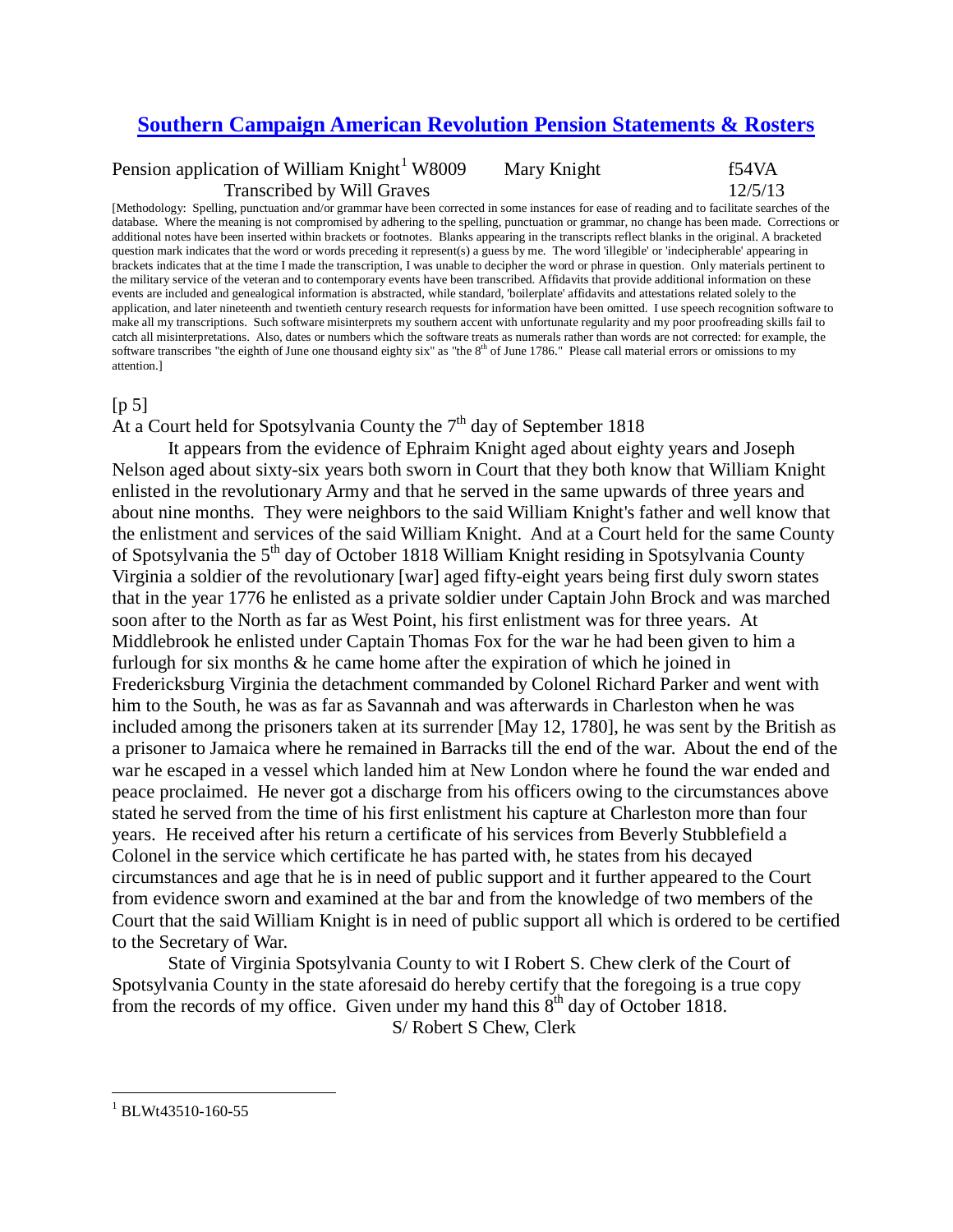At a Court held for Spotsylvania County the  $7<sup>th</sup>$  day of June 1819

William Knight an old revolutionary soldier who has heretofore made his declaration in this Court in order to obtain a pension from the United States this day came again into Court and being first duly sworn states that he was a soldier in the Virginia line and tenth Regiment commanded by Colonel Edward Stevens in which Regiment Thomas Fox was a Captain and the Court further diuretics it to be certified that from their own knowledge of William Knight that he is a person of good character and strict truth and that full faith and credit TO be given to his first and supplemental declaration all of which is ordered to be certified to the war Department.

## $[p 20]$

## State of Virginia Spotsylvania County

On this  $7<sup>th</sup>$  day of November 1827 personally appeared in open court being a Court of record William Knight a resident in the said County aged 67 years, who being first sworn according to law, doth on his oath make the following declaration, in order to obtain the provision of the act of Congress of the  $18<sup>th</sup>$  of March 1818 and first of May 1820, that he the said William Knight enlisted for the term of 3 years under Captain John Brock, and at the expiration thereof he enlisted under Thomas Fox for the war as appears by his former declaration, that he continued to serve until the year  $\equiv$  when he was discharged from service.

That he hereby relinquishes every claim whatsoever to a pension except the present, that his name has been placed on the pension list, that the number of his pension certificate is 13660. And that he never before exhibited a schedule of his property and his reason for not applying earlier to be replaced on the pension roll was his total ignorance of the necessary forms, and a belief that he would not be restored, and a belief he entertained that a soldier owning land as he did would not be suffered to remain on the roll – And in pursuance of the act of the first of May 1820, I do solemnly swear that I was a resident Citizen of the United States on the  $18<sup>th</sup>$  day of March 1818 and that I have not since that time by gift, sale or in any manner whatever disposed of my property or any part thereof with intent thereby so to diminish it as to bring myself within the provision of an act of Congress entitled "an act to provide for certain persons engaged in the land and naval service of the United States in the revolutionary war" passed on the  $18<sup>th</sup>$  day of March 1818, and that I have not nor has any person in trust for me any property, or securities, contracts or debts due to me nor have I any income other than what is contained in the schedule hereto annexed and by me subscribed, that since the  $18<sup>th</sup>$  of March 1818 the following changes have been made in my property

| $\mathbf{m}$ , $\mathbf{v}$ because $\mathbf{m}$ $\mathbf{m}$ , property |                   |                  |                 |  |  |
|--------------------------------------------------------------------------|-------------------|------------------|-----------------|--|--|
| Description of                                                           | to whom sold      | Terms of sale    | amount received |  |  |
| property                                                                 |                   |                  |                 |  |  |
| 101 acres of land                                                        | not sold          |                  |                 |  |  |
| One cow $&$ calf                                                         | in possession now |                  |                 |  |  |
| A few hogs                                                               | do                |                  |                 |  |  |
| One horse                                                                | died              | bought one since |                 |  |  |
| One Bed & bed stand                                                      | now in possession |                  |                 |  |  |
| One Cupboard                                                             | do                |                  |                 |  |  |
| One Pine chest                                                           | do                |                  |                 |  |  |
| 2 plows                                                                  | do                |                  |                 |  |  |
| Pots & pewter                                                            | do                |                  |                 |  |  |
| Chairs knives & forks                                                    | do                |                  |                 |  |  |
| Axes & hoes                                                              | do                |                  |                 |  |  |